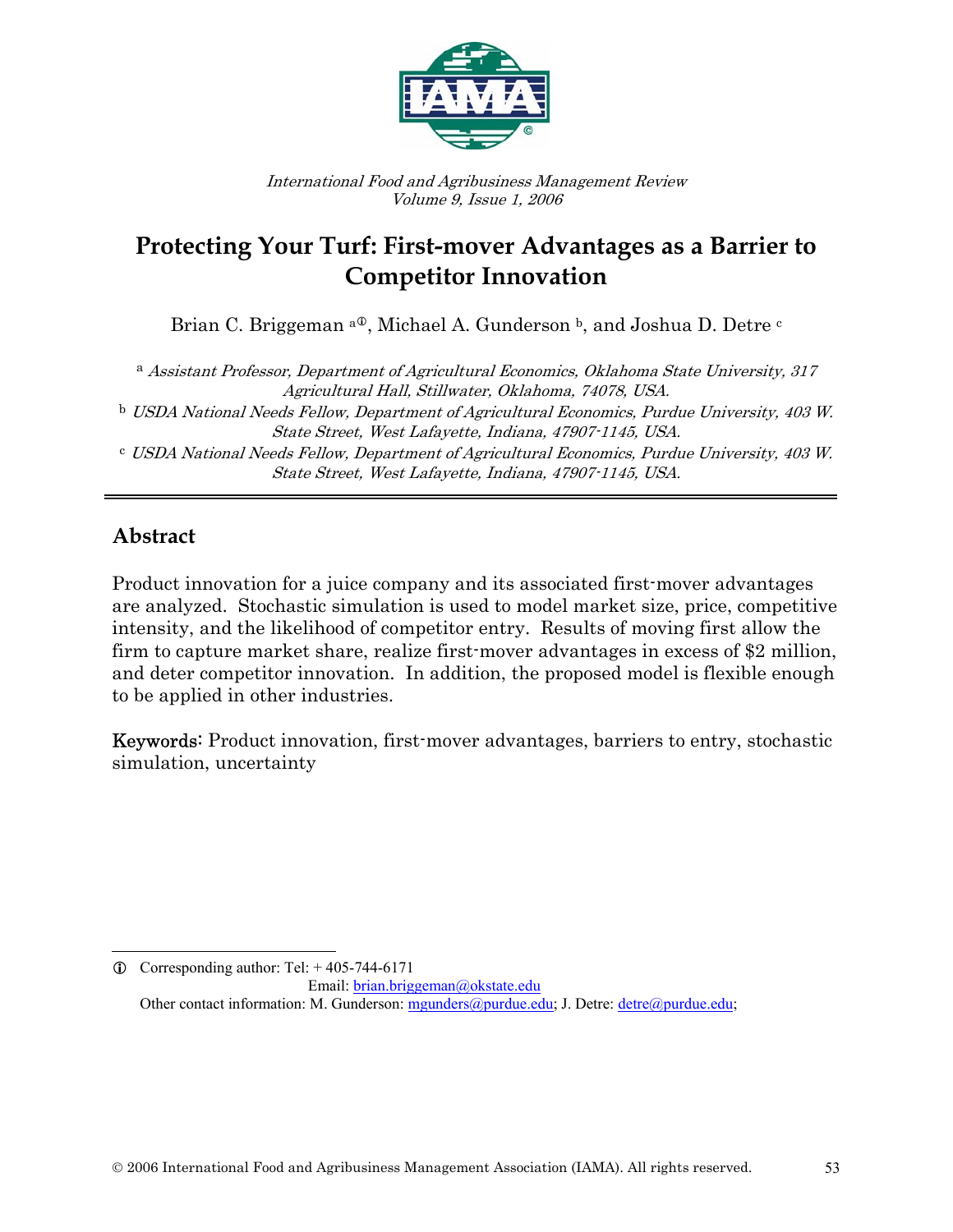### **Introduction**

Businesses selling consumer goods constantly have to alter their products to meet ever-changing consumer demands. Consumers desire innovative products that meet their personal tastes, income levels, or expectations for improving the quality of their life relative to existing products. Firms that recognize these changes in tastes can innovate and meet this change in demand with improved products and, at least initially, capture a premium over existing products. As other firms become aware of successful innovations, they will try to imitate and drive the price towards the competitive equilibrium. This is certainly true in food and beverage industries. Often viewed as a mature market, the demand for food products and beverages is relatively well established and existing consumer preferences are well known. However, unexpected changes in the U.S. buying habits do occur, such as the recent shift for some to a low-carbohydrate diet. Such shifts in demand create opportunities for firms to innovate products that satisfy consumers' existing taste expectations, but that meets their new demands regarding another characteristic such as carbohydrate or calorie content.

Innovation in current product lines will create other problems for firms currently in the existing product market. Lomax et al. (1996) indicate that cannibalization occurs when the new brand or innovation can be considered a direct substitute for an existing brand. Usually this happens when the new brand is a line extension within the same product class. Executives of food companies have vocalized their concern of cannibalizing existing sales. In 1996, Frito-Lay executives indicated that product innovation causing cannibalization of existing sales was 'something that they worry about' (US Dept. of Justice). Typically, successful firms will recognize that cannibalizing existing sales might be painful in the short term as sales of an existing product suffer. This short-term pain is soothed by the potential long-term success of the new product. Companies realize that even though innovation brings with it the risk of cannibalization it is necessary if they want to retain market leadership (Tellis and Golder 1996).

For example, in the 1970s there did not appear to be much demand for 'diet beer.' Anheuser-Busch feared creating a new, lower calorie beer would cause sales of its largely successful 'King of Beers,' Budweiser, to suffer. Thus, they did not pursue creating a new low-calorie line. It was not until Miller Brewing Company introduced Miller Lite in 1972 that it became clear there existed strong demand for a lower-calorie beer. As Miller Lite stole market share from Budweiser, Anheuser-Busch finally responded with a low-calorie beer, Bud Light. However, Miller brewing had clearly established itself as a strong competitor in this new market. Unwilling to make the same mistake again as the low-carbohydrate (low-carb) craze came into being in the early 2000s; Anheuser-Busch innovated early and introduced a new line meant to minimize the impact on existing sales of Budweiser and Bud Light. They launched their low-carb beer under a different label, Michelob Ultra,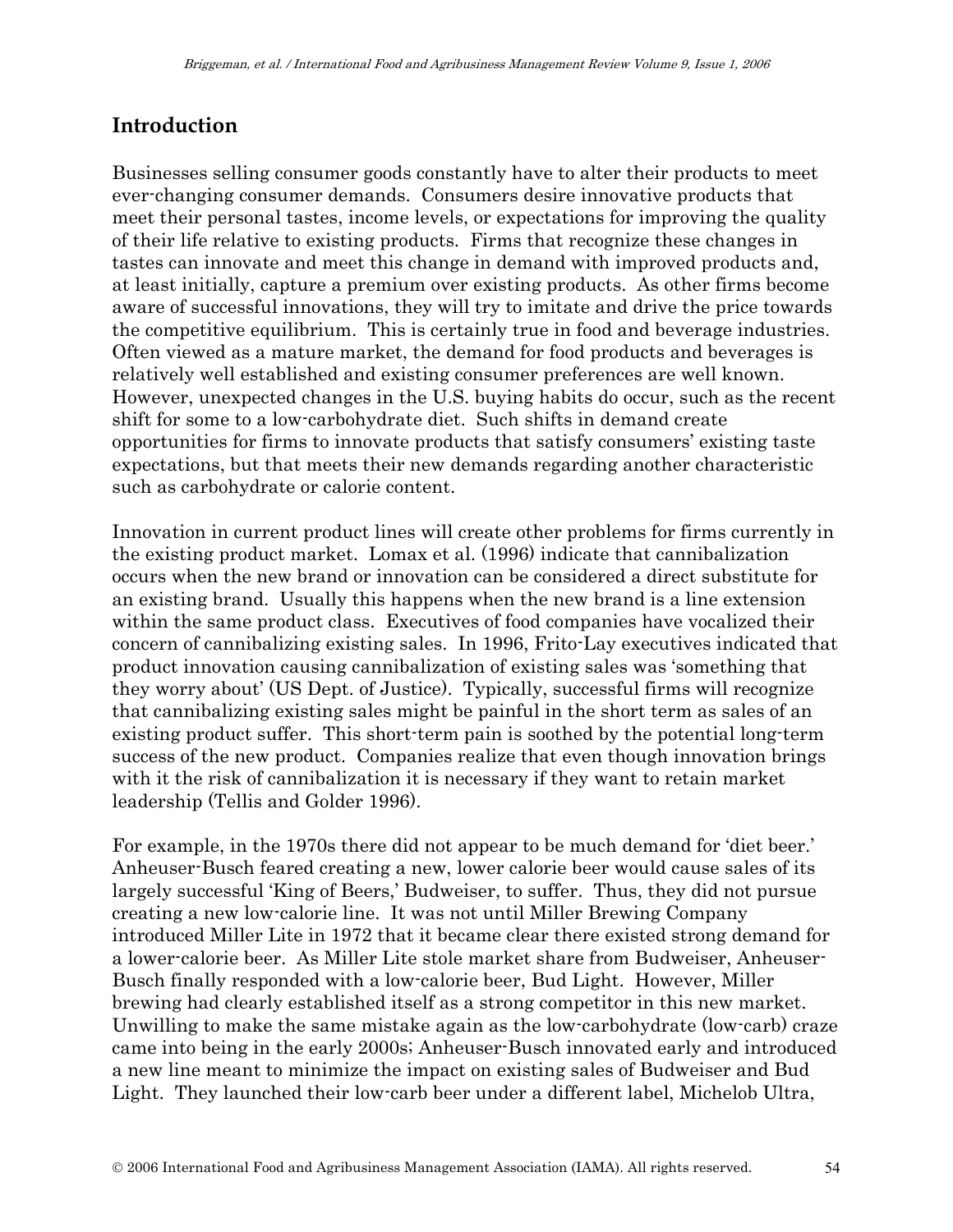and offered it as a premium alternative to Miller Lite. This successful innovation was partially responsible for a 7.9% growth in 2003 second quarter earnings at Anheuser-Busch (Lagorce 2003).

Innovators hope that first-mover advantages will allow them to recoup some of the costs associated with creating a new product and reward them for facing the uncertainty of the new market. That is, innovators would desire that initially they could extract a premium for being among the first competitors in a market (Conner 1988). Additionally, they desire that being the first in the market would create a degree of loyalty among consumers that result in consistently higher market share that is more easily defendable. Therefore, our objective is twofold: 1) calculate the size of first-mover advantages; 2) demonstrate that a first-mover strategy deters competitors from innovating. Using a fruit juice company's market data (Fresh Juice Inc.1), we simulate the benefits and costs associated with introducing a new juice product, Genetically Enhanced (GE) Juice2, in an uncertain market. Results indicate that Fresh Juice Inc.'s first-mover advantages are large enough to justify entering the uncertain market. Also by entering the market now, Fresh Juice Inc.'s is able to maintain their long-term market share because the probability of competitor entry is decreased. Finally, it is our contention that the presented model allows for a better-justified decision regarding the respective firm's market investments in a new product. Furthermore, this model is flexible enough to recognize differences in other markets in terms of the number of firms, start-up costs, competitiveness in industry, market share, and pricing responses.

From here, the paper addresses the background of our objective; followed by the methods, data, and empirical models applied to meet our objective; next is a discussion of the results; final remarks and potential extensions conclude the paper.

## **Background**

The purpose of innovation is not to match or beat competitors in a current market but to make them irrelevant, thus it is regarded as a business strategy that typically leads to success and business growth (Christensen, Suarez, and Utterback 1998; Akhigbe 2002; Kim and Mauborgne 2004). In addition, product innovation is also linked with long-term financial performance and profitability of a firm (Comanor 1965; Mansfield et al; Druecker 1971; Capon, Farely, and Hoening 1990; Schmookkler 1996). Product innovation is accompanied by two types of risks, technology risk or "will it work" and marketplace risk or "will people buy it" (Tracey 2004). This 'downside' to innovation has been termed the 'innovators dilemma' (Christensen 1997). Both new and existing firms face this additional uncertainty

 $\overline{a}$ <sup>1</sup> Fresh Juice Inc. is a fictitious name. The data underlying FJI is based on a case study developed by Gray et al.

<sup>(2005).</sup> The name of the company is changed to protect the proprietary nature of the data.  $2^2$  This is an internal name for the product.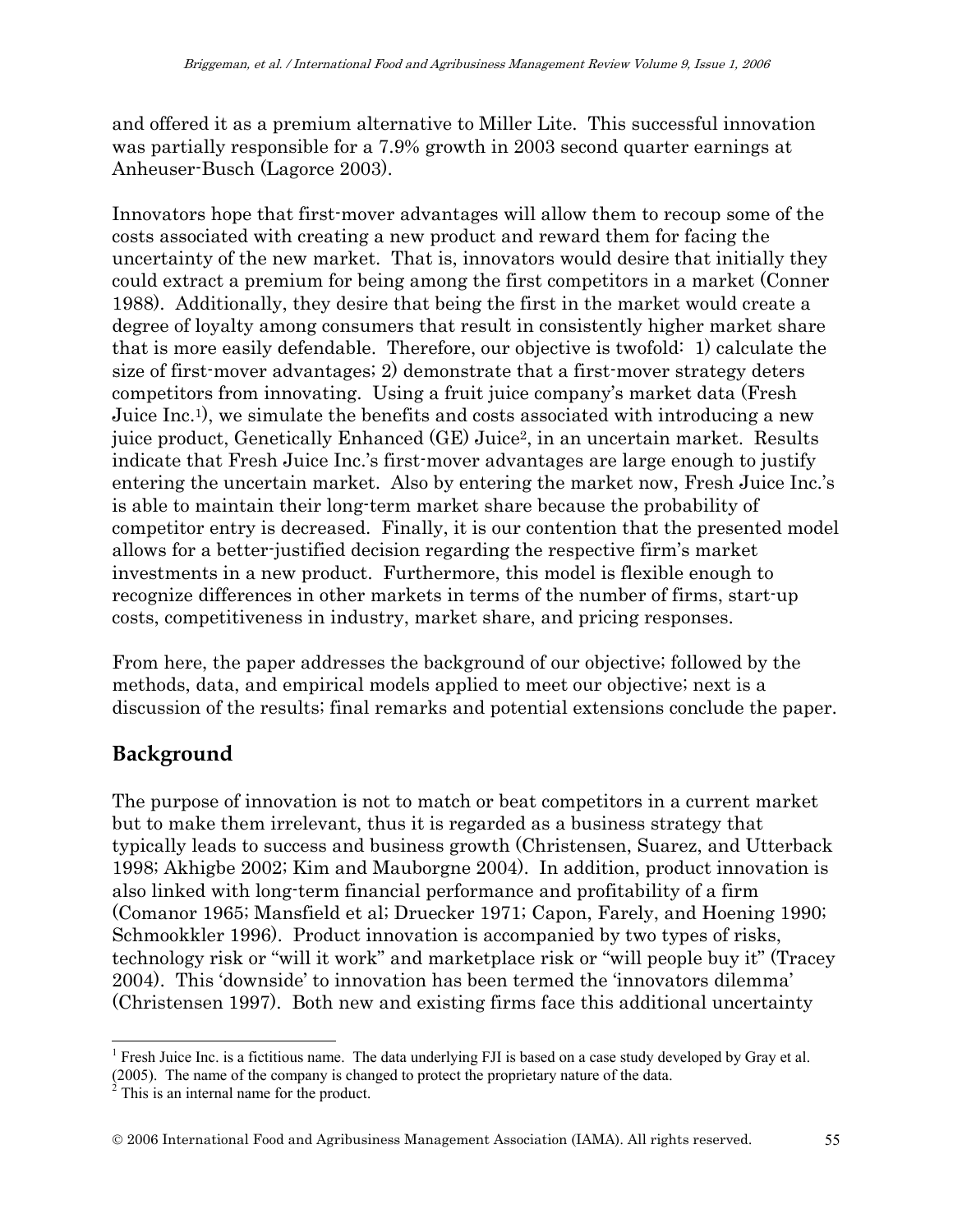regarding market size. However, existing firms likely have greater understanding of the current market and are potentially more prepared to respond to demand changes. Using data regarding past introductions of innovative products, existing firms can model the impact and profitability of product introductions. This is often known as incremental product innovations that lock in current customers (Tracey 2004). By making only incremental changes to their existing products during the innovation process, firms increase the likelihood they maintain and retain current customers.

Conner (1988) extends the innovator's dilemma through a Stackleberg Leader-Follower Model on the race for a new patent. She emphasizes the importance of accounting for the potential that existing product sales will be cannibalized by the new product. In addition, if the leading firm introduces a new product with uncertain future earnings, the leading firm should consider the potential responses of their competitors (i.e. followers) to the new product introduction. Conner concludes that first-mover advantages have an important impact on the payoff and the outlay of R&D investment by the leading firm (i.e. leading firms can afford more R&D because of first-mover advantages).

Alternatively, it could be the case that a firm is able to imitate and quickly steal market share from innovators. This might cause first-mover advantages to be too small to justify their innovation. The uncertainty regarding market size is resolved as firms enter the new product market. Competitors reduce their risk of failure by utilizing a 'wait-and-see' strategy to capture second-mover advantages. Secondmover advantages occur in those industries where research and development costs are significant and/or when the possibility for informational spillover exists (Lieberman and Montgomery 1988; Tellis and Golder 1996; Hoppe and Ulrich, Hoppe 2001). One of the most well documented second-mover advantages was Sony beating all competitors to market with their Beta VCR. Sony was in the VCR market before most of their competitors had their VHS VCRs off the drawing board (Gilbert 1984). Sony quickly found out that consumers preferred VHS to Beta, and as result, their competitors gained second-mover advantages that dominated Sony's first-mover advantages.

To ensure that first-mover advantages are not dominated, a firm must first quantify them. This will influence an incumbent firm's investment decision in an uncertain market environment. Uncertainties include the size of the market, the development of the market over time, the potential for new entrants, and the impact on the incumbent firm's market share.

## **Methodology**

This paper focuses on a situation facing an existing firm in the juice industry, Fresh Juice Inc. (FJI), in assessing the impacts of introducing a new product, GE Juice.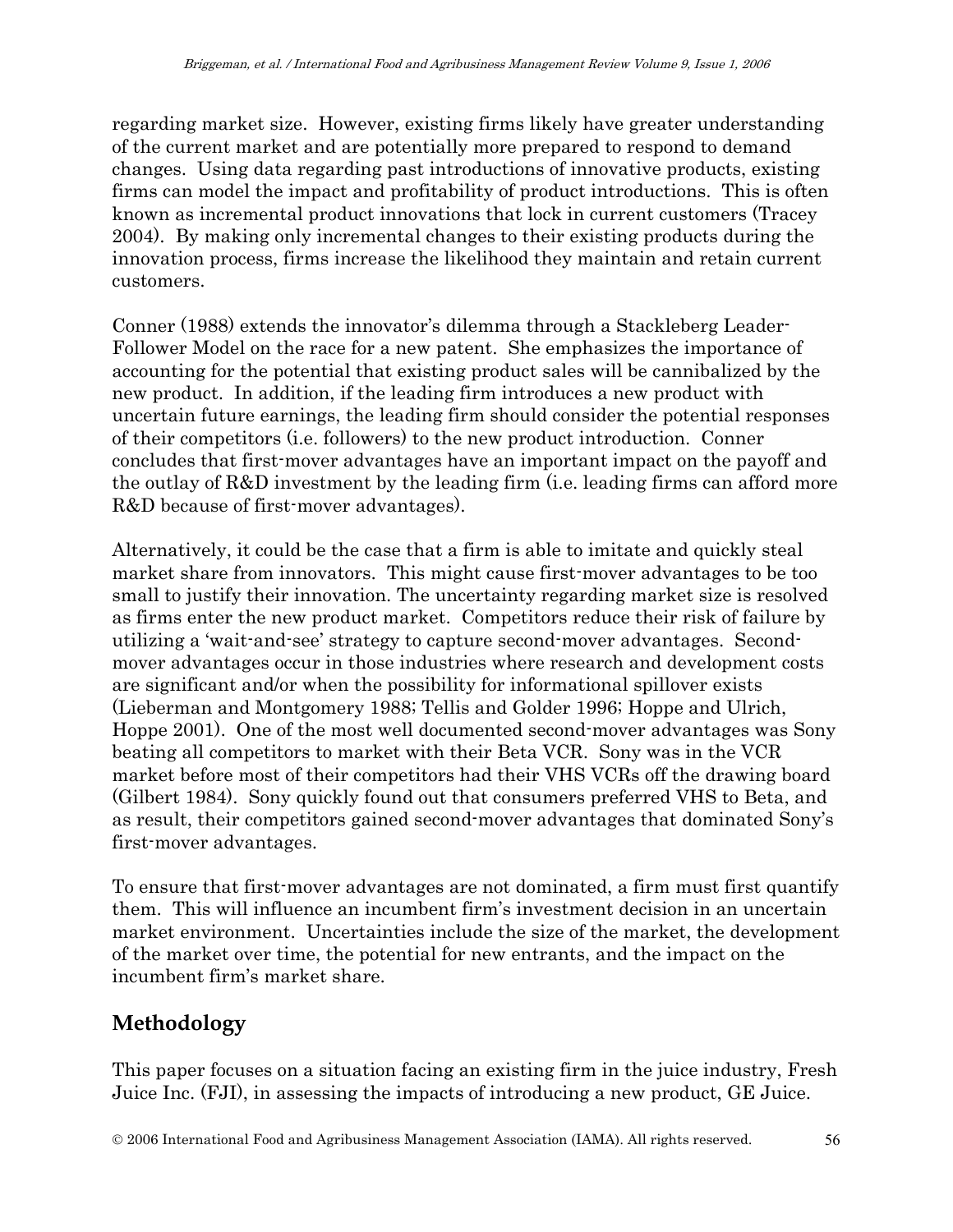We aim to identify if the first-mover advantages associated with GE Juice are enough to offset the risks associated with entering the market first. The reality of first-mover-advantages is that they only exist if the pioneering firm is able to better develop its resources and capabilities through learning curve advantages and superior customer resources relative to its competitors (Leiberman and Montgomery 1998). Therefore, we assume that FJI is ready to launch GE Juice in the marketplace. We quantify the first-mover advantages via a net present value (NPV) simulation model on the investment of GE Juice to see if they justify cannibalizing sales and if they act as a barrier to entry for new competitors. To accomplish this we model four key factors: the market size, price, competitive intensity, and competitor entry.

### Market Size

A key element in assessing first-mover advantages is correct simulation of the market size. Using historical annual sales data from FJI, we simulate the potential market size for GE Juice. Diffusion models capture the development of a market based on a similar product's life cycle. In the marketing literature, the most well used diffusion model is the Bass Model (Bass 1969). Bass' Model is a way to predict the market size for a product when few points of historical annual sales data of a similar product are available. The Bass Model captures adoption of a new product by consumers through internal factors (e.g. inter-personal) and external factors (e.g. mass media communication).

Mahajan, Sharma, and Buzzell (1993) extended the Bass Model to consider the impacts of an additional firm entering the market. In particular, they develop a model that assesses market size, sales of incumbent firms, word-of-mouth communication, and the substitution effects between differing brands upon entry by a competing firm. They indicate that an improvement to their model would be the consideration of the effects of price on the aforementioned impacts. Although we do not explicitly alter the Bass Model, we do consider this suggestion in the context of our model. That is, market size or demand is estimated via the Bass Model, which in turn drives the price estimation throughout time.

#### Price

Price in our model is driven by the market size estimation. In order to forecast the price within the model, demand and supply elasticities are needed. Once again, the historical data from FJI is utilized to estimate these elasticities. Price, market level demand, and market level supply of a similar juice product are used in a regression model to estimate the price responsiveness of consumers and suppliers.

Pricing responses to product innovation is considered by Bayus and Chintagunta (2003). Their results suggest that price is not used to deter entry into an innovative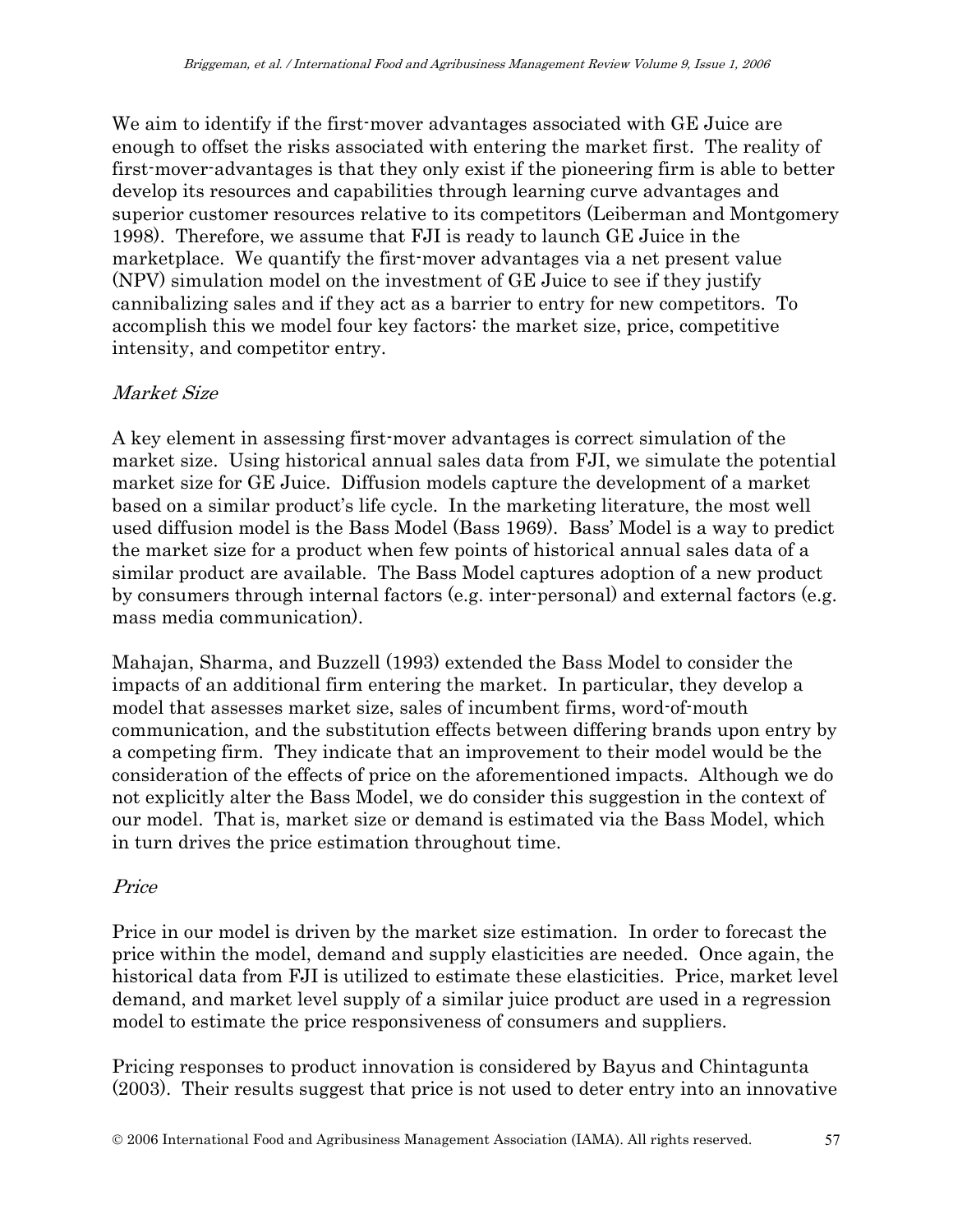product market, but rather the innovation itself serves as a deterrent to entry. This is particularly true for current competitors that might be unwilling to innovate for fear of cannibalizing sales. Furthermore, it could be the case that the innovator causes further hesitation by competitors because the innovator advertises heavily in an effort to create customer loyalty. Lieberman and Montgomery (1998), note that this occurs when customers develop preferences that have been shaped to favor the product of the pioneer through the molding of the cost structure of the customer. Bayus and Chintagunta (2003) further suggest that an interesting angle to pursue would be to attempt to quantify the benefits of pioneering (first-mover) advantages, which is one of the objectives of this paper.

### Competitive Intensity

A firm must first address market power of itself and its competitors. Market power is often quantified via a Herfindahl or Lerner index. These indices require a set of data that can often times be proprietary and unavailable to a firm. Powell (1997) developed a framework that takes the logic of economic market power theory and applied it to management science to arrive at a relative measure of market power. Using historical information on a similar competitor's product, Powell suggests a conjoint regression analysis that models a firm's market share response to competition. Historical data on a competing product for FJI's is available and used to arrive at market share measures within our model.

### Competitor Entry

Entry decisions are often times made on some a priori expectation. Our model utilizes the expectations of FJI to capture the value they bring to the firm. In particular, we consider the probability of a competing firm entering the market based on FJI's initial conjecture. Therefore, the model simulates different market situations and these scenarios drive the decision for competing firms to enter the market or not. These entry decisions are contingent on the market power of the competing firm and short run profits of the competing firm.

It may be the case that an incumbent firm has undertaken successful product research and development, but would wait to introduce the product in the absence of competition (Conner 1988). Here, the firm wants to wait until the existing product has reached maturity in its marketing life. It is competition or the threat of competition that would induce firms to cannibalize sales early. Thus, there has to be some benefit associated with introducing the product that exceeds the opportunity cost caused by cannibalizing sales of the existing product. Presumably, these benefits come from delayed entry into the new product market by competitors. One way in which firms do this is by introducing a new product into the market. By broadening their product line, they attempt to preemptively block a competitor's entry into the market (Leiberman and Montgomery 1998). Therefore, we are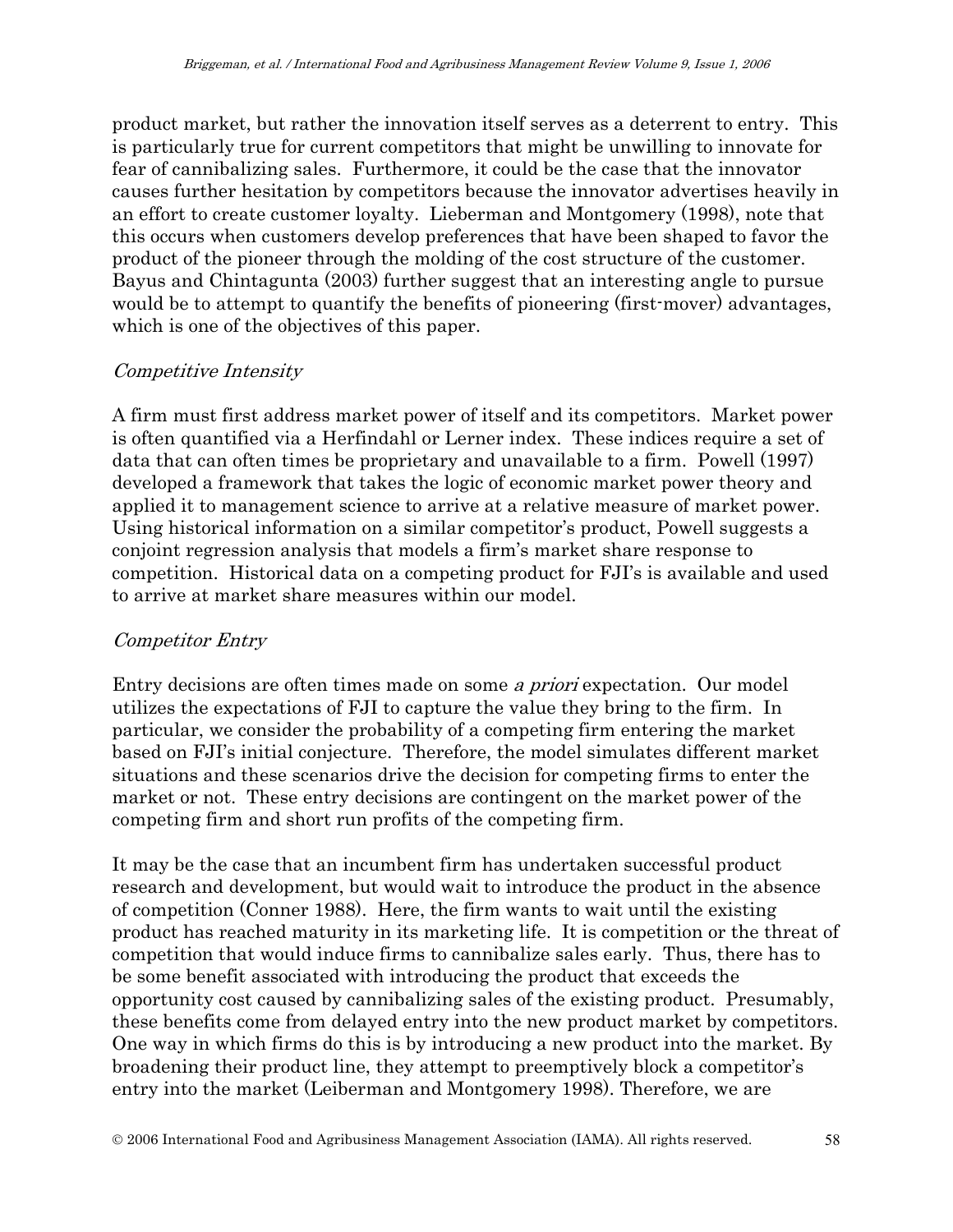interested in the impacts that introducing GE Juice will have on competitor entry in the relatively stagnant juice market.

#### Why Simulation?

This paper deals with the issues of how do competitors react and affect a market that is relatively stagnant and how does the firm in question protect their market position. Studies have considered these issues using a game theoretic framework (e.g. Chen and MacMillan 1992). Many of these studies only look at the case in which 2 to 3 firms are playing the game. A relatively small number of firms are considered due in large part to the complexities of solving for equilibrium within the construct of the game. A potential solution for firms to deal with this problem is to look for guidance in the decision making process rather than a closed form solution. Simulating the key elements of the problem will allow managers to address this complex issue in a more meaningful manner.

### **Data**

FJI is a leader in the finished consumer juice industry. They have been producing and distributing competitively priced high quality fruit juices to leading national grocery chains for a number of years (Gray et al. 2005). While demand for fruit juice has remained steady over the last 10 years, the increase in the number of competitors continues to place pressure on FJI's leader status. The intense competition for shelf space and the continuing fragmentation of consumer's tastes and preferences has kept competitors battling each other on price, advertising, and packaging just to maintain their market share. The product development team's latest product, GE Juice, just may be the ticket to give FJI the new competitive advantage they need in an industry that has not seen an innovative product in fifteen years.

Gray et al. (2005) outlines the necessary data to construct the parameters for estimating the simulation model. ENER Juice is the most recent product launched by FJI that has similar characteristics of GE Juice. This data will serve as the historical data for estimating the simulation parameters for market size, demand elasticity, and supply elasticity. FJI has 10 years of price, demand, supply, and cost information for ENER Juice. FJI also has historical information about their competitors' products introduced in response to FJI's ENER Juice. This data will be used in estimating the response of competitors to the introduction of GE Juice. The data consists of the number of competitors entering the market and market share of competitors relative to FJI's market share.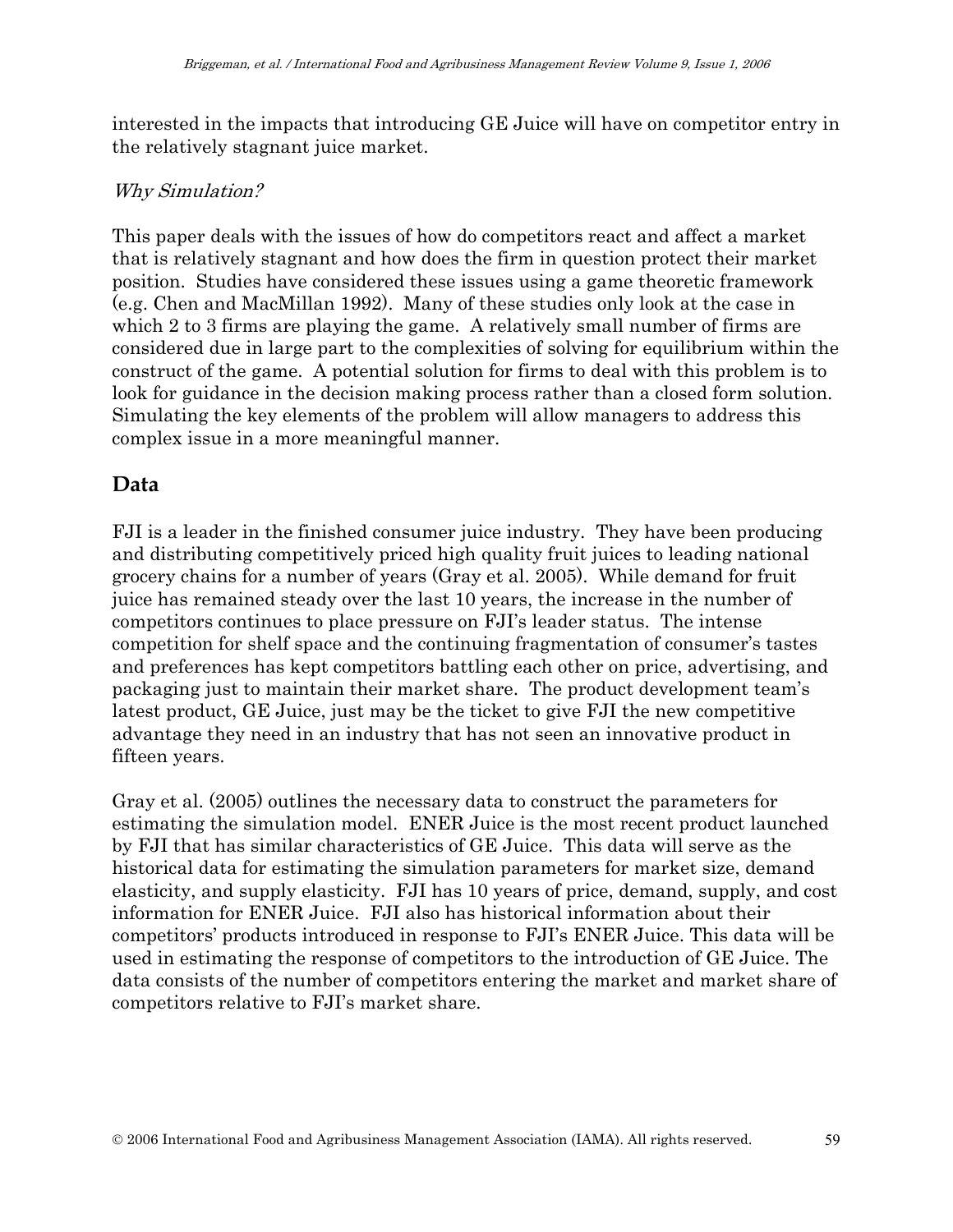### **Empirical Models**

Many firms are faced with the decision to invest in an innovative product line. The following empirical models can be incorporated into an existing firm's investment decision tool kit to account for the many facets of uncertainty. In particular, we focus on market size and market competitiveness. To account for these uncertainties, a stochastic simulation model is developed that looks at the NPV decision of long-term profits for FJI investing in and marketing GE Juice:

$$
NPV = \sum_{t}^{10} \left[ \frac{1}{(1 + \delta^{t})} (\pi_{t}(N_{t}, M_{t}, P_{t}, C_{t})) \right] - INV \tag{1}
$$

t represents the year GE Juice is marketed over a 10 year period;  $\delta$  is the discount factor for FJI which is 15%; *n* is the profit received at time t from GE Juice sales and is a function of N or the estimated total market size for GE Juice,  $M$  is the market share of FJI relative to its competitors,  $P$  or market price of GE Juice, and  $C$ is the cost of production; INV is the initial investment outlay for FJI which is \$1,375,000. Emphasis is on the long run NPV or the present value of profits, which address the long-term viability of the firm. Therefore, a positive NPV states that the discounted profit received from GE Juice is enough to cover the initial investment outlay or this investment adds economic profit to FJI and should be undertaken. Attention is now given to the  $\pi$  function.

A modified Bass Model is implemented to have a measurement of the market size or more importantly the classic product life cycle curve. Winston (2000) proposes the following modified Bass Regression Model:

$$
N_{t} = \phi \left( \overline{N} - \sum_{t=1}^{T-1} N_{t} \right) + \theta \left( \frac{\sum_{t=1}^{T-1} N_{t} * \left( \overline{N} - \sum_{t=1}^{T-1} N_{t} \right)}{\overline{N}} \right) + \varepsilon_{t}
$$
(2)

where  $N_t$  is product sales during period  $t$ ;  $\sum^{T-1}$ = 1 1 *T t*  $N_t$  is the cumulative product sales

throughout the product's life cycle;  $\overline{N}$  represents the long run total number of consumers;  $\Phi$  is the parameter estimate of external influence or people who have not yet adopted;  $\theta$  is the parameter estimate of internal influence or diffusion of the product through the market;  $\varepsilon$ , is the error term. It is assumed that all consumers will eventually adopt the product. This allows the market size estimate to be treated as demand within the model. Kumar and Swaminathan (2003) applied the proposed modified Bass Model as a way to capture unmet past demand on future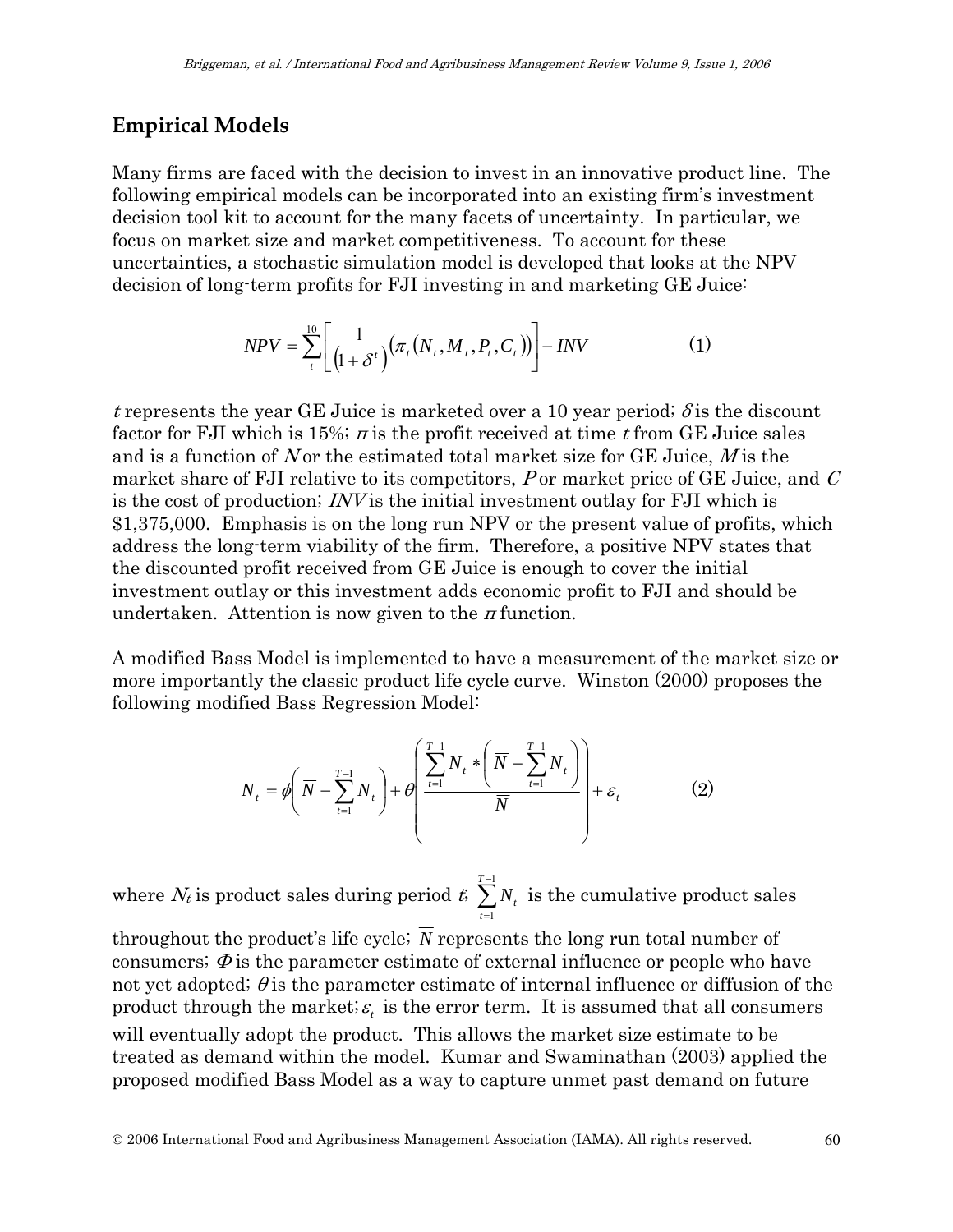demand. In particular, they focus on a sales-build up plan for a firm and rigorously prove this modified Bass Model.

Winston's (2000) framework for estimating a firm's market share based on its conjectures is derived for FJI. Using historical information on a similar competitor's product, market share is estimated via a regression model:

$$
M_{t} - M_{t-1} = \beta (L_{t} - M_{t-1}) + \mu_{t}
$$
  
where  

$$
L_{t} = \frac{1}{\Lambda + \sum_{i} \lambda_{i}}; \ \lambda_{i} < 1 \ \forall \ i
$$
 (3)

where  $M_t$  is FJI's share of the market in time period t,  $L_t$  is FJI's long-term share of the market, which is based on FJI's market power  $(\Lambda)$  relative to the power of all

firms in the market ( $\sum_{i}$  $\lambda_i$ );  $\lambda_i$  represents the *i<sup>th</sup>* competitive firm's market power relative to the market leader;  $\beta$  measures the decay of the firm's initial market share to the firm's long-term market share;  $\mu_t$  is the error term. Using Powell's (1997) logic to arrive at market power conjectures, estimates  $\lambda_i$  are now discussed. He states that  $\Lambda$  is equal to 1 and represents the firm in question, in our case FJI. The  $\lambda_i$ 's are relative to FJI and are listed in table 1. Here, FJI is the market leader

because all  $\lambda_i$ s are less than 1. Powell states that firms could have a  $\lambda_i$  greater than 1 (i.e. the firm in question is no longer the market leader). Therefore,  $L_t$  is equal to .33 for FJI.

| <b>Table 1: Relative Market Power Index</b> |        |  |  |  |  |  |  |
|---------------------------------------------|--------|--|--|--|--|--|--|
| Firm i<br>Index                             |        |  |  |  |  |  |  |
| $\lambda_1$                                 | 0.2700 |  |  |  |  |  |  |
| $\lambda_2$                                 | 0.2500 |  |  |  |  |  |  |
| $\lambda_3$                                 | 0.6    |  |  |  |  |  |  |
| $\lambda_4$                                 | 0.3600 |  |  |  |  |  |  |
| $\lambda$ 5                                 | 0.5500 |  |  |  |  |  |  |

Realized price in the simulation model is based on estimates of demand and supply elasticities. Historical data on the ENER Juice market provides the necessary data for estimating demand and supply elasticities in the following regression equation: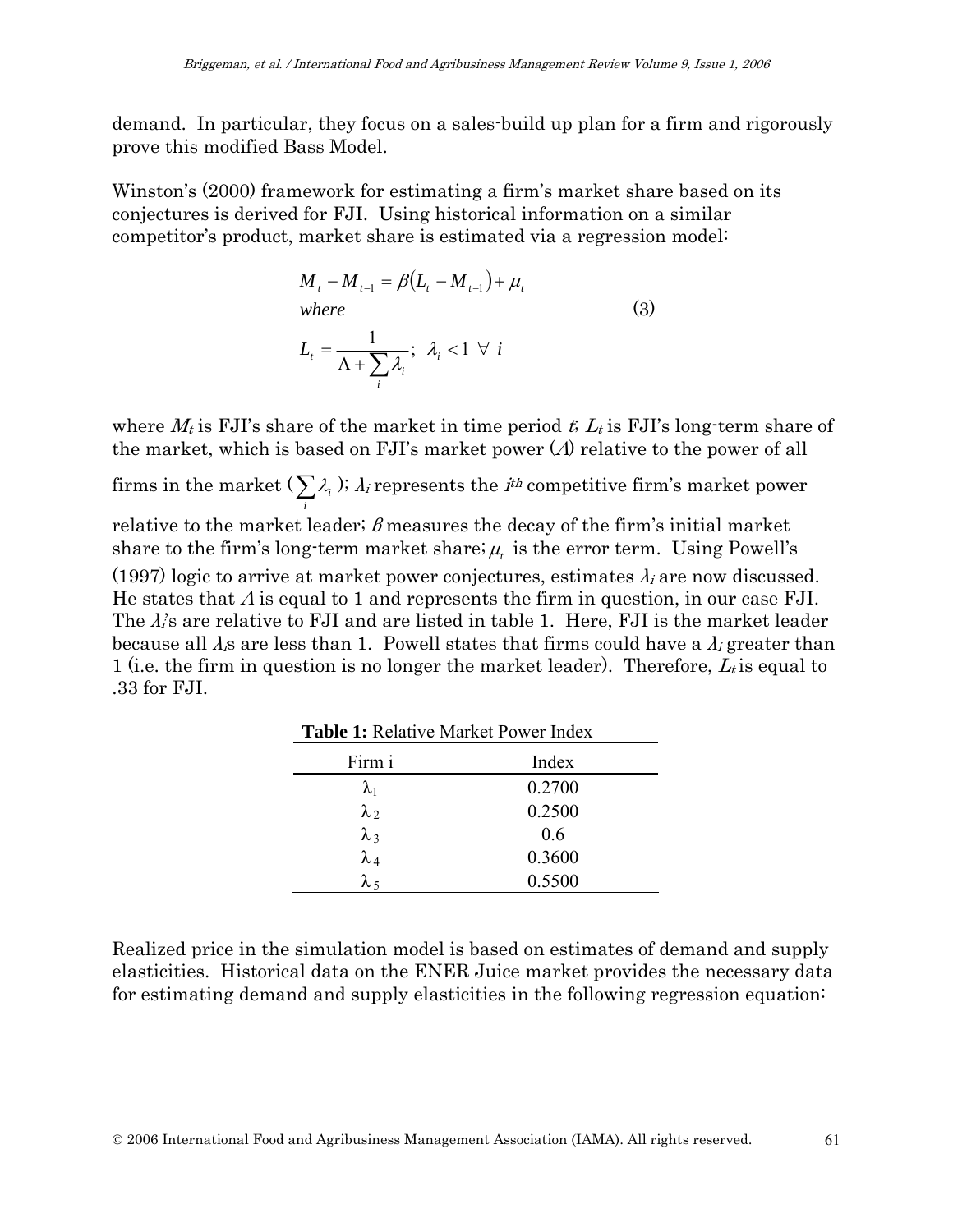$$
\left(\frac{P_t}{P_{t-1}} - 1\right) = \hat{e}_S \left(\frac{\partial \Delta D}{\partial P}\right) + \hat{e}_D \left(\frac{\partial \Delta S}{\partial P}\right) + \nu_t
$$
\nwhere\n
$$
\frac{\partial \Delta D}{\partial P_{t-1}} - 1
$$
\n
$$
\frac{\partial \Delta S}{\partial P_{t-1}} = \frac{S_t}{S_{t-1}} - 1
$$
\n
$$
\frac{\partial \Delta S}{\partial P_{t-1}} = \frac{1}{S_{t-1}}
$$
\n(4)

where  $P_t$  is the price in period  $t$ ,  $\hat{e}_s$  is the parameter estimate of the elasticity of supply;  $\hat{e}_p$  is the parameter estimate of the elasticity of demand;  $D_t$  is the demand estimated from equation 2 above (i.e.  $N_t$ ) for period t;  $S_t$  is supply which is a capacity measure based on the sum of  $\lambda_i$  in period  $t_i v_t$  is the error term. Since supply is a capacity measure, it is assumed that demand is met by all firms in the market. The amount each firm supplies/produces is based on their market share.

These prices are used for all firms and costs are estimated off the market leader's average total cost function<sup>3</sup>. These estimated costs are based on the  $\lambda_i$  of each firm. It is assumed that each  $\lambda_i$  accounts for an efficiency measure with the market leader being the most efficient. Therefore, competing firms face a fraction of FJI's average total cost function based on their  $\lambda_i$ .

The final part of determining competitor entry is the decision rule of entry employed throughout the simulation. Initially each firm faces a priori expectations of entering the market in the first year as described earlier. Each subsequent year entry decision is based on the realization of the market size in the previous year, if there were potential short-run profits in the preceding period, and the assumption that all firms make their decisions simultaneously.

### **Results**

 $\overline{a}$ 

Simulation of the NPV model was implemented in the add-on package @Risk for Microsoft Excel. NPV results converged after 5,000 iterations. Correlation between market size, market share, and price was controlled for within the empirical distributions. A 10-year period is simulated for the GE Juice market. These results show the impact of a dominate firm's entry, FJI, on the size of the market and the market share of FJI and its competitors. After assessing the market impacts of introducing GE Juice, we use this information to identify the size of first-mover advantages in a market where a new product is introduced (i.e. waiting a year, 2 years, etc. to enter the market when demand is 'strong'). Finally, we quantify the

 $3$  Please see Gray et al. (2005) for a detailed description of the average total cost function of FJI.

<sup>©</sup> 2006 International Food and Agribusiness Management Association (IAMA). All rights reserved. 62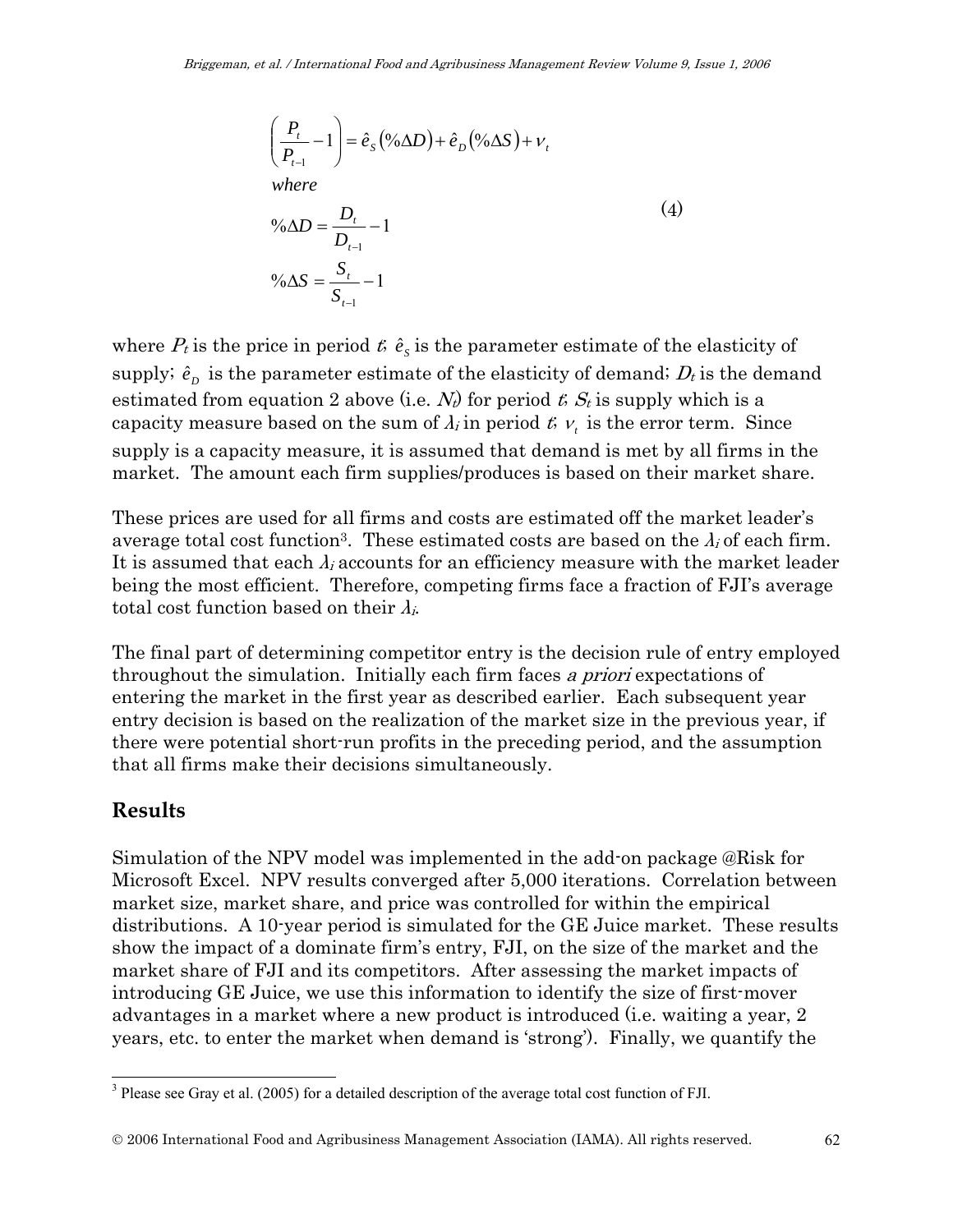net benefits of first-mover advantages for existing firms, use this as an indicator of market power, and as a barrier to entry for potentially innovative new firms.

### **Market Size and Share**

Typically, Bass Models are applied to durable goods. Although GE Juice is not a durable good, we feel that the proposed modified Bass Model does a good job in fitting the ENER Juice data. This is based on the regression results received and the fact that the classic product life cycle is reproduced consistently in the simulation. Remember that the *N* described earlier is interpreted as being total number of ENER Juice cases sold over its product life.

Table 2 shows the results received from the Bass Model estimation of ENER Juice. An  $\mathbb{R}^2$  of 0.9867 indicates that the Bass Model fits the data well. In addition, the parameter coefficients are found to be statistically significant. The coefficient  $\theta$ represents the internal influence or the amount of diffusion within the marketplace of ENER Juice (i.e. word-of-mouth sales). Since the ENER Juice data contains repeat sales,  $\theta$  also captures repeat purchases of ENER Juice. This may explain why  $\theta$  is much larger than  $\Phi$  (the external influence on people who have not adopted).

| <b>Table 2:</b> Bass Regression Model Results |           |  |  |  |  |  |  |
|-----------------------------------------------|-----------|--|--|--|--|--|--|
| Coefficients                                  | Estimates |  |  |  |  |  |  |
|                                               | 0.0307    |  |  |  |  |  |  |
|                                               | (0.0044)  |  |  |  |  |  |  |
|                                               | 0.3061    |  |  |  |  |  |  |
|                                               | (0.0171)  |  |  |  |  |  |  |
| $R^2$                                         | 0.9867    |  |  |  |  |  |  |
| Notes: 1) Standard errors are in parentheses  |           |  |  |  |  |  |  |

2) Degrees of freedom are 13

From this regression model, error terms are collected and an empirical distribution is created for the simulation of market size throughout time. Because time is part of the simulation of market size, a moving average component is created which is based on the error distribution. Figure 1 shows the fitted Bass Model product life cycle. This model does indeed yield the classic product life cycle curve and the moving average component allows for the simulation of market size to not be mean reverting. The point here is that we want to simulate multiple scenarios of potential cases of GE Juice sold over the product life cycle and the Bass Model accomplishes this.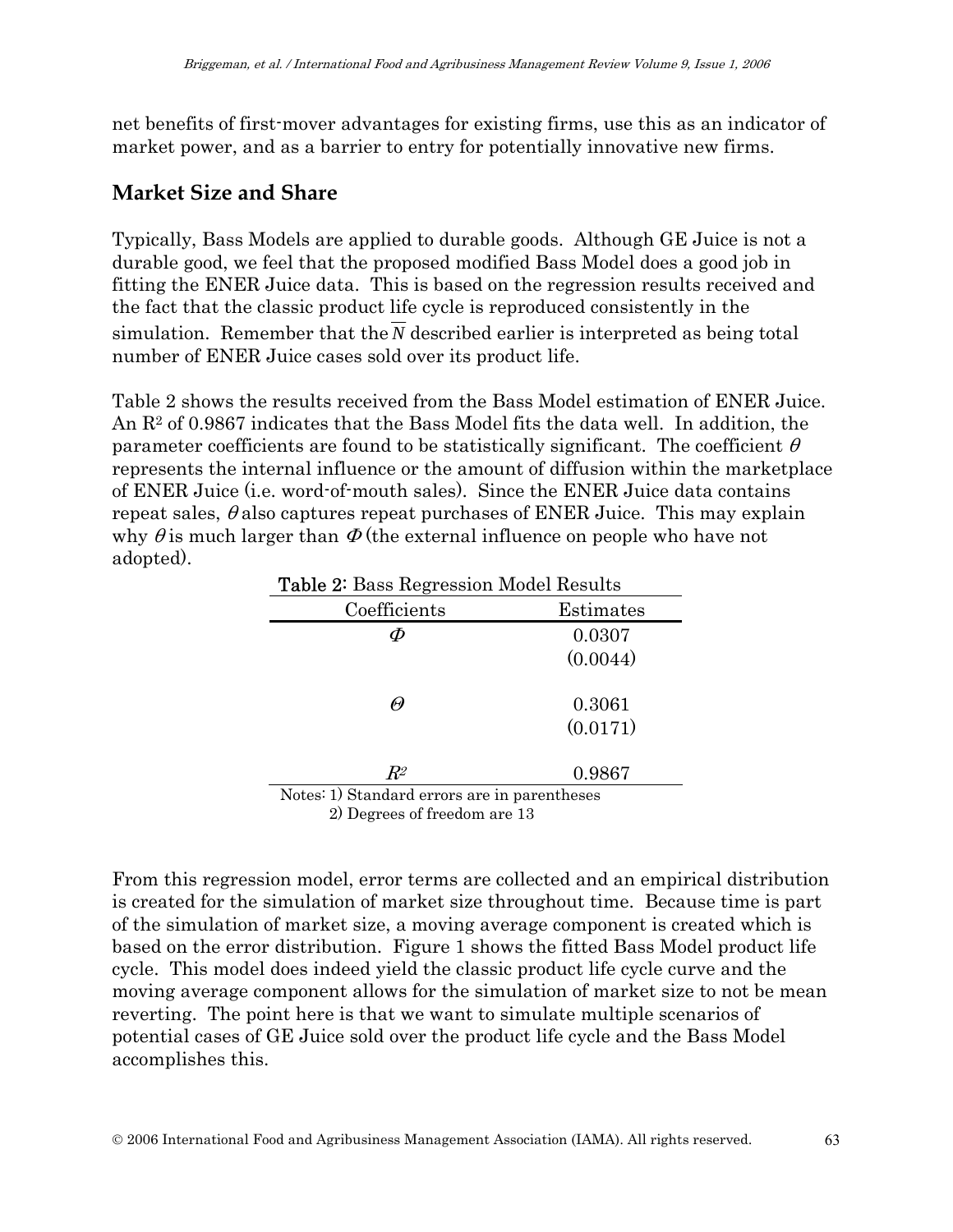

Figure 1: Estimated Bass Model from ENER Juice Data

The market share regression is based on equation 3 described earlier. Table 1 shows the relative market power index of each competing firm relative to FJI (who is the market leader with an index equal to 1). With these indices and the historical data of competitors, the market share decay parameter is estimated  $(\beta$  from equation 3). The results of this regression yield a  $\beta$  equal to .3016 with a standard error of .0385 and the regression model has an  $R^2$  of .825. This *β* variable enters the NPV simulation model and captures the rate at which a firm approaches its longterm share. A reason why a firm, including FJI, may not reach its long-term share immediately is consumer preferences or loyalty. There is a switching cost involved with a consumer going to another firm's product.

#### Competitors' Entry Decisions

One of the most interesting results from the model is the competitors' entry decisions. In the model, we used FJI's most informed estimates of the likelihood that competitors would enter. They were certain that one firm (Firm 3) would introduce the new product immediately. However, all of the other competitors were less likely to enter to varying degrees. The a priori expectations served as the likelihood that any of the competitors would enter in period one.

The competition's decision in following years is more interesting (see Tables 3 -5). Now the entry decision by competitors is made contingent upon the potential to have earned a profit in the previous period. The decision trigger for the *i*<sup>th</sup> firm is as follows:

$$
P_{t-1} > MC_{t-1,i} \tag{5}
$$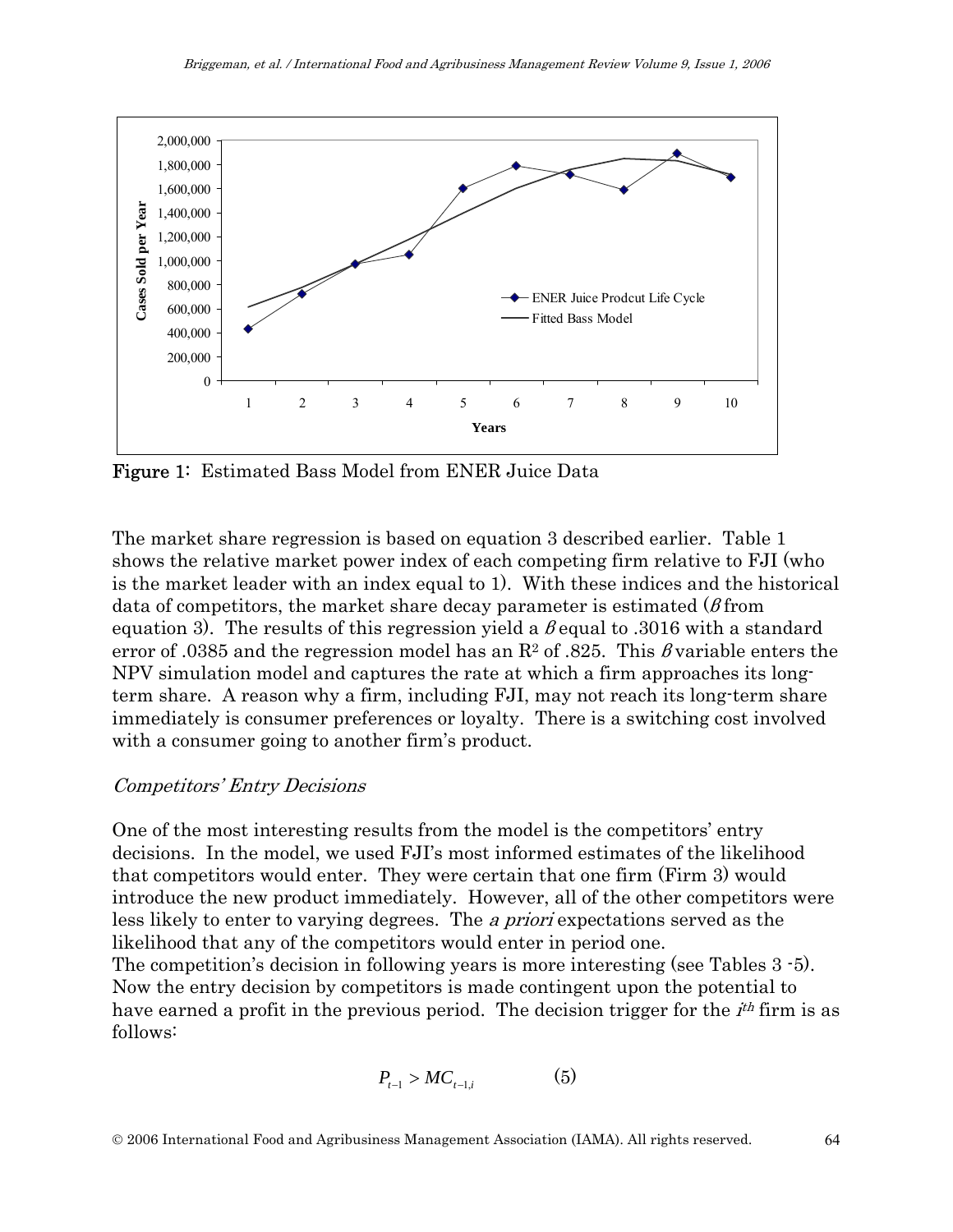If the realized market price-per-unit in the last period  $(P_t)_t$  is greater than the  $i^{th}$ firm's marginal cost in the last period  $(MC_{t-1})$ , then the *i*<sup>th</sup> firm will enter the market. It is further assumed that once the firm is in the market they do not exit. Marginal costs for competitors were modeled based on the relative competitiveness measure. Thus, we would expect more firms to enter when the market size is large and fewer firms to enter when it is small. The ability of the innovative firms (FJI and Firm 3) to bear the uncertainty regarding market size appears to serve as a barrier to entry/innovation for other less competitive firms. These firms employ a delay strategy, waiting instead to see the realized market share.

Table 3: Competitors' Simulated Entry Probability when Fresh Juice Inc. Enters in Year 1

|                | Year     |          |          |          |          |          |          |          |          |          |
|----------------|----------|----------|----------|----------|----------|----------|----------|----------|----------|----------|
| Firm           |          |          |          |          |          | 6        |          |          |          | 10       |
|                | 15.00%   | $0.00\%$ | $0.00\%$ | $0.00\%$ | 0.38%    | 0.69%    | 3.38%    | 43.19%   | 11.42%   | 3.77%    |
| $\overline{2}$ | $0.00\%$ | $0.00\%$ | $0.00\%$ | $0.00\%$ | 0.15%    | 0.50%    | 2.31%    | 48.42%   | 14.08%   | 4.35%    |
| 3              | 100%     | $0.00\%$ | $0.00\%$ | $0.00\%$ | $0.00\%$ | $0.00\%$ | $0.00\%$ | $0.00\%$ | $0.00\%$ | $0.00\%$ |
| 4              | 5.00%    | $0.00\%$ | $0.00\%$ | 0.15%    | 1.23%    | 2.62%    | 8.38%    | 46.31%   | 11.38%   | 4.04%    |
| 5              | 70.00%   | .96%     | $0.00\%$ | 0.81%    | 3.27%    | 4.50%    | 6.88%    | 9.42%    | 1.38%    | 0.58%    |

Note: It is assumed that once a competitor enters the market they do not exit.

Table 4: Competitors' Simulated Entry Probability when Fresh Juice Inc. Enters in Year 2

|      | Year     |          |          |          |          |          |          |          |          |          |
|------|----------|----------|----------|----------|----------|----------|----------|----------|----------|----------|
| Firm |          |          |          | 4        | 5        | 6        |          |          |          | 10       |
|      | 15.00%   | 0.35%    | $0.00\%$ | $0.00\%$ | $0.00\%$ | $0.00\%$ | 0.12%    | 7.73%    | 6.04%    | 3.46%    |
| 2    | $0.00\%$ | 0.23%    | $0.00\%$ | $0.00\%$ | $0.00\%$ | $0.00\%$ | 0.04%    | 7.92%    | 6.62%    | 2.54%    |
| 3    | 100%     | $0.00\%$ | $0.00\%$ | $0.00\%$ | $0.00\%$ | $0.00\%$ | $0.00\%$ | $0.00\%$ | $0.00\%$ | $0.00\%$ |
| 4    | 5.00%    | 2.85%    | $0.00\%$ | $0.00\%$ | $0.00\%$ | $0.04\%$ | 0.38%    | 10.27%   | 7.08%    | 2.81%    |
| 5    | 70.00%   | 8.50%    | $0.00\%$ | $0.00\%$ | $0.00\%$ | 0.19%    | 0.85%    | 8.73%    | 3.35%    | 1.46%    |

Note: It is assumed that once a competitor enters the market they do not exit.

Table 5: Competitors' Simulated Entry Probability when Fresh Juice Inc. Enters in Year 3

|      | Year     |          |          |          |          |          |          |          |          |          |
|------|----------|----------|----------|----------|----------|----------|----------|----------|----------|----------|
| Firm |          | 2        |          |          | 5        | 6        |          |          |          | 10       |
|      | 15.00%   | 22.85%   | $0.00\%$ | $0.00\%$ | $0.00\%$ | $0.00\%$ | $0.00\%$ | 4.58%    | 5.19%    | 3.19%    |
| 2    | $0.00\%$ | 24.38%   | $0.00\%$ | $0.00\%$ | $0.00\%$ | $0.00\%$ | $0.00\%$ | 4.27%    | 6.62%    | 3.38%    |
| 3    | 100%     | $0.00\%$ | $0.00\%$ | $0.00\%$ | $0.00\%$ | $0.00\%$ | $0.00\%$ | $0.00\%$ | $0.00\%$ | $0.00\%$ |
| 4    | 5.00%    | 27.65%   | $0.00\%$ | $0.00\%$ | $0.00\%$ | $0.00\%$ | $0.00\%$ | 6.12%    | 5.27%    | 4.12%    |
| 5    | 70.00%   | 29.35%   | $0.00\%$ | $0.00\%$ | $0.00\%$ | $0.00\%$ | $0.00\%$ | 0.12%    | 0.08%    | 0.04%    |

Note: It is assumed that once a competitor enters the market they do not exit.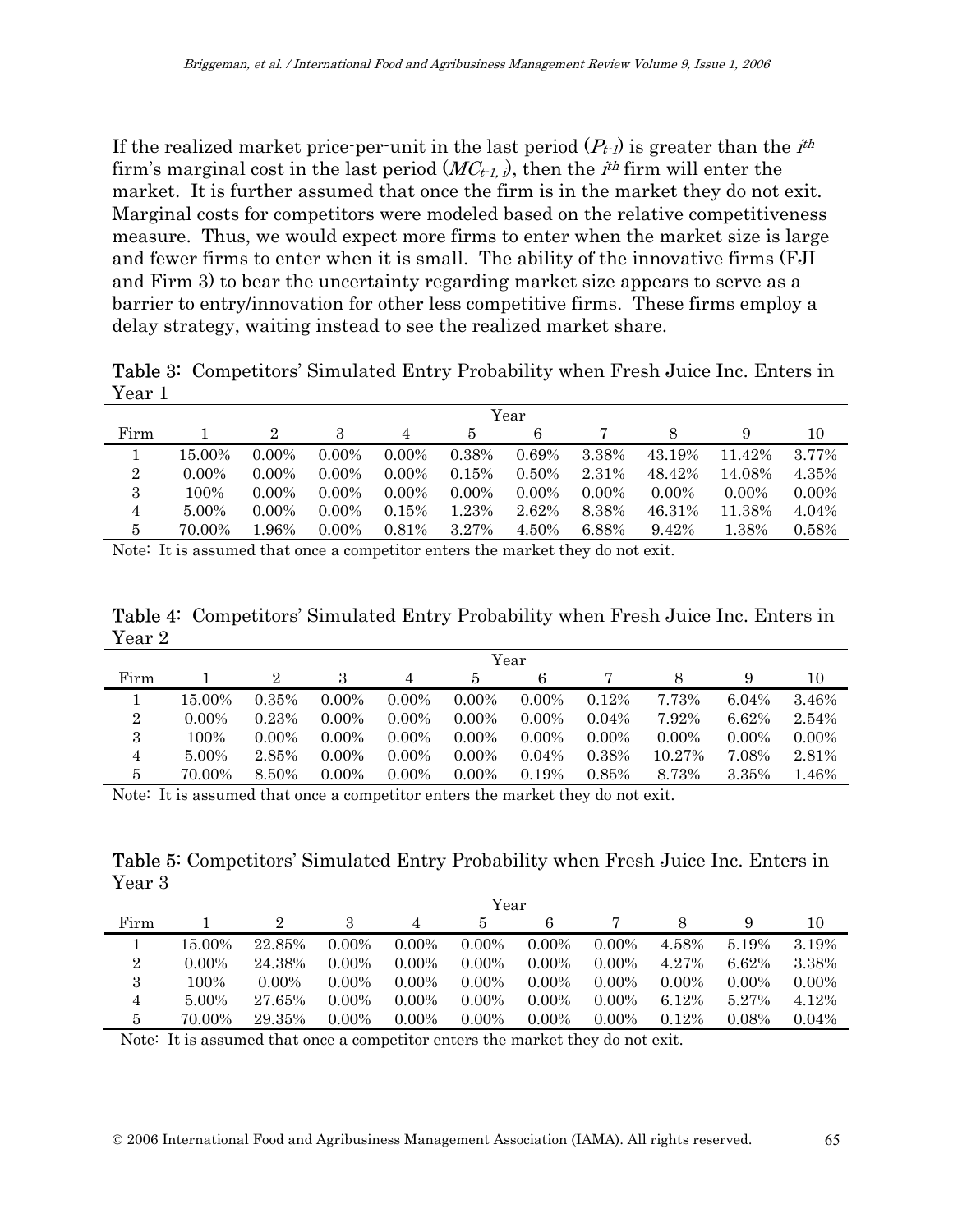For example, if FJI decides to enter into the market in year one (Table 3), then all other firms tend to delay entry until after year four. Similarly, if FJI enters in year two (Table 4), then competitors tend to delay entry even longer, i.e. not until year eight. A similar pattern emerges for the scenario when FJI delays its own entry until year three (Table 5).

It is notable that when FJI (modeled as one of two market leaders and innovators) delays its production introduction two or even three years, weaker competitors are much more likely to enter in earlier years. For example, when FJI introduces the product immediately then only Firm 5 has any appreciable probability of entry. This probability itself is less than 2%. However, when FJI delays until year three, then the other three firms all have entry probabilities in year two exceeding 20%.

#### First-Mover Advantages

To quantify the first-mover advantages gained by FJI, it is useful to look at the simulation results regarding the different entry-year-scenarios (Table 6). Clearly, entry in year one is the only profitable strategy. If FJI delays entry until year 2, 3, or 4, the mean NPV for FJI is negative. Furthermore, negative NPVs account for more than 75% of the simulated values when FJI decides to delay entry.

|                             | Entry Year      | Entry Year      | Entry Year      | Entry Year      |
|-----------------------------|-----------------|-----------------|-----------------|-----------------|
| Statistics on Simulated NPV |                 | 2               | З               | 4               |
| Mean                        | \$1,247,701     | $(\$1,362,579)$ | $(\$1,503,668)$ | $(\$1,068,025)$ |
| <b>Standard Deviation</b>   | \$1,745,178     | \$1,348,560     | \$1,594,390     | \$1,054,259     |
| $5th$ percentile            | $(\$1,505,794)$ | $(\$3,458,511)$ | $(\$4,162,945)$ | $(\$2,674,506)$ |
| $25th$ percentile           | \$81,203        | $(\$2,289,440)$ | $(\$2,681,316)$ | $(\$2,039,413)$ |
| $75th$ percentile           | \$2,372,430     | $(\$485,216)$   | $(\$285,312)$   | $(\$255,292)$   |
| 95 <sup>th</sup> percentile | \$4,254,431     | \$958,744       | \$616,772       | \$528,273       |

#### Table 6: Net Present Value Model Results of Introducing GE Juice

A conservative estimate of the first-mover advantages for FJI would be the difference in the mean NPV in entering immediately (first-mover) and delaying until the 4th year. Even in this scenario, these first-mover advantages amount to more than \$2 million. These can be attributed to greater market share captured due to delayed entry by these other competitors when FJI enters immediately. Delaying entry creates a situation where FJI must compete more aggressively to establish and grow market share.

### **Conclusions**

The model developed allows firms to apply their conjectures, historical data, and current data/market results to an investment decision. This general approach emphasizes the flexibility of this type of analysis across a wide range of firms.

© 2006 International Food and Agribusiness Management Association (IAMA). All rights reserved. 66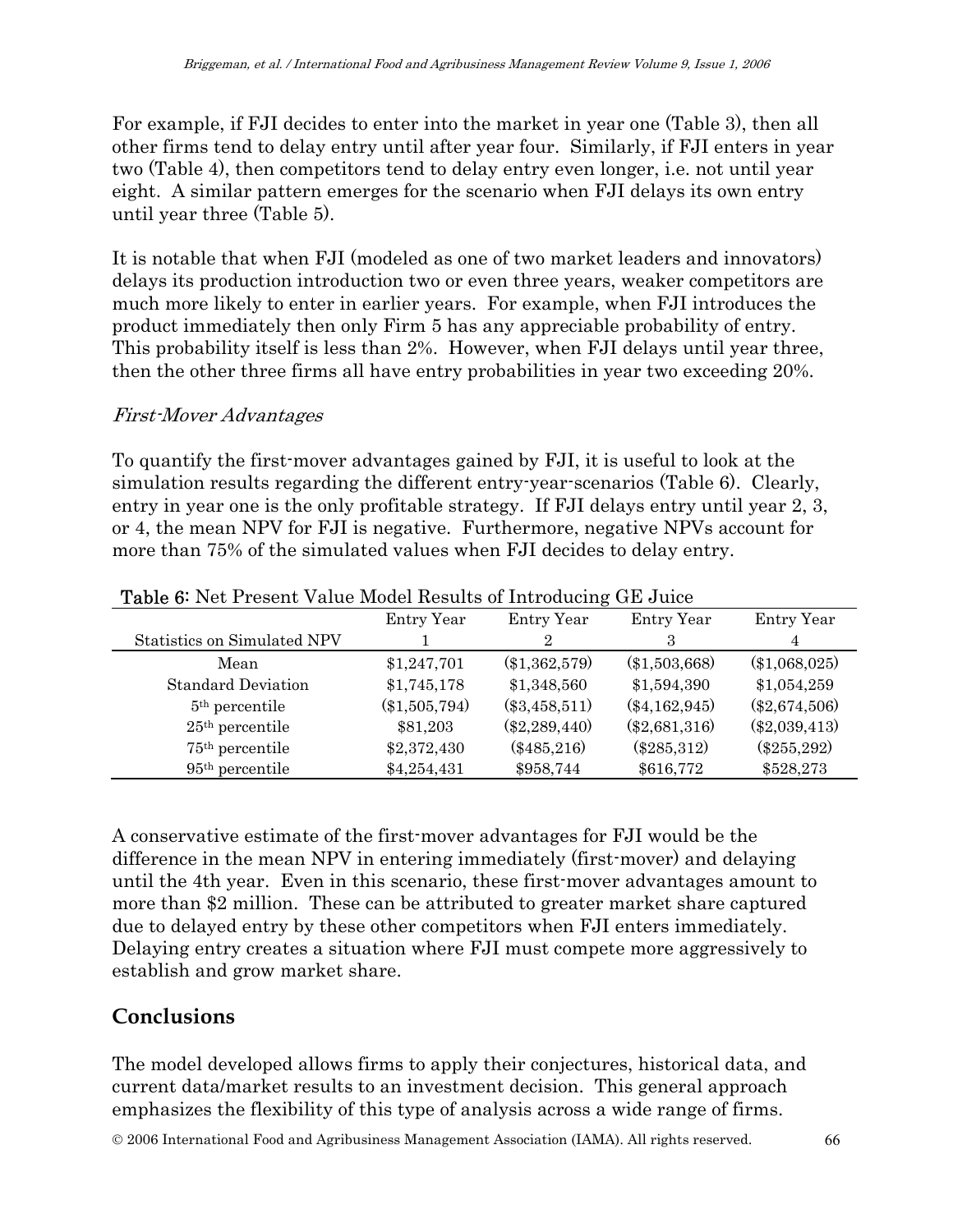However, particular focus was given to the incumbent firm having developed a product and seeing if it should launch this product. We quantified this by looking at first-mover advantages and their magnitude relative to profits of the investment. Finally, it was of interest to see if we could create a barrier to innovation for FJI by moving first.

We have used a scenario facing a firm in a relatively stable juice market to quantify first-mover advantages. A well-developed simulation model suggests that firstmover advantages are substantial, and are likely the result of competitors delaying entry in response to the innovator entering the market immediately. These relatively large first-mover advantages (\$2 million) show that if we do not move first in the market, existing firms will take the sales from us. The delay by competition allows the innovator to capture valuable market share early and relatively easily. This result supports Leiberman and Montgomery (1998) which indicate that one of the key drivers in the successes of pioneering firms is the ability to gear consumer preferences towards their products.

These results demonstrate that the proposed methodology is a tool that managers can use to aid in their decision for bringing a new product to market. Additional implications exist relative to the empirical results and how these results influence the decision process of a management team. If careful analysis of the new product's market including size, share, price, and competitor entry is thoroughly completed, then the management team can arrive at probabilistic estimates of first-mover advantages and assess the impact of these advantages on the firm's bottom line. It is important for a firm, when contemplating introduction of a new product, to consider the long-term profitability of the new product. Our results indicate that launching GE Juice immediately yields an approximate 80% chance it will provide an economic profit to FJI. Furthermore, we have demonstrated that immediate product introduction creates a delay strategy option for FJI's competitors and growth option for FJI. That is, FJI's competitors wait-and-see how the uncertain GE juice market develops and enters when they can capture a profit for their respective firm. In addition, FJI should enter the market immediately because the growth potential of immediate entry dominates the option of delaying entry. Finally, the proposed simulation model allows a firm's management team the flexibility to implement multiple sensitivity analyses on variables that are pertinent to the success of a given firm (e.g. altering advertisement cost of the new product).

A limitation of our study is that FJI is treated as being risk neutral. A further extension of this model would be to incorporate a utility function to capture the characteristics of a risk averse firm. In addition, our proposed model focuses on a firm with limited data. More extensive data on competitor's market power relative to FJI would enhance these measures beyond firm level conjectures. However, this data can be difficult to collect or observe and the proposed model allows managers to make a more informed decision when bringing an innovative product to market.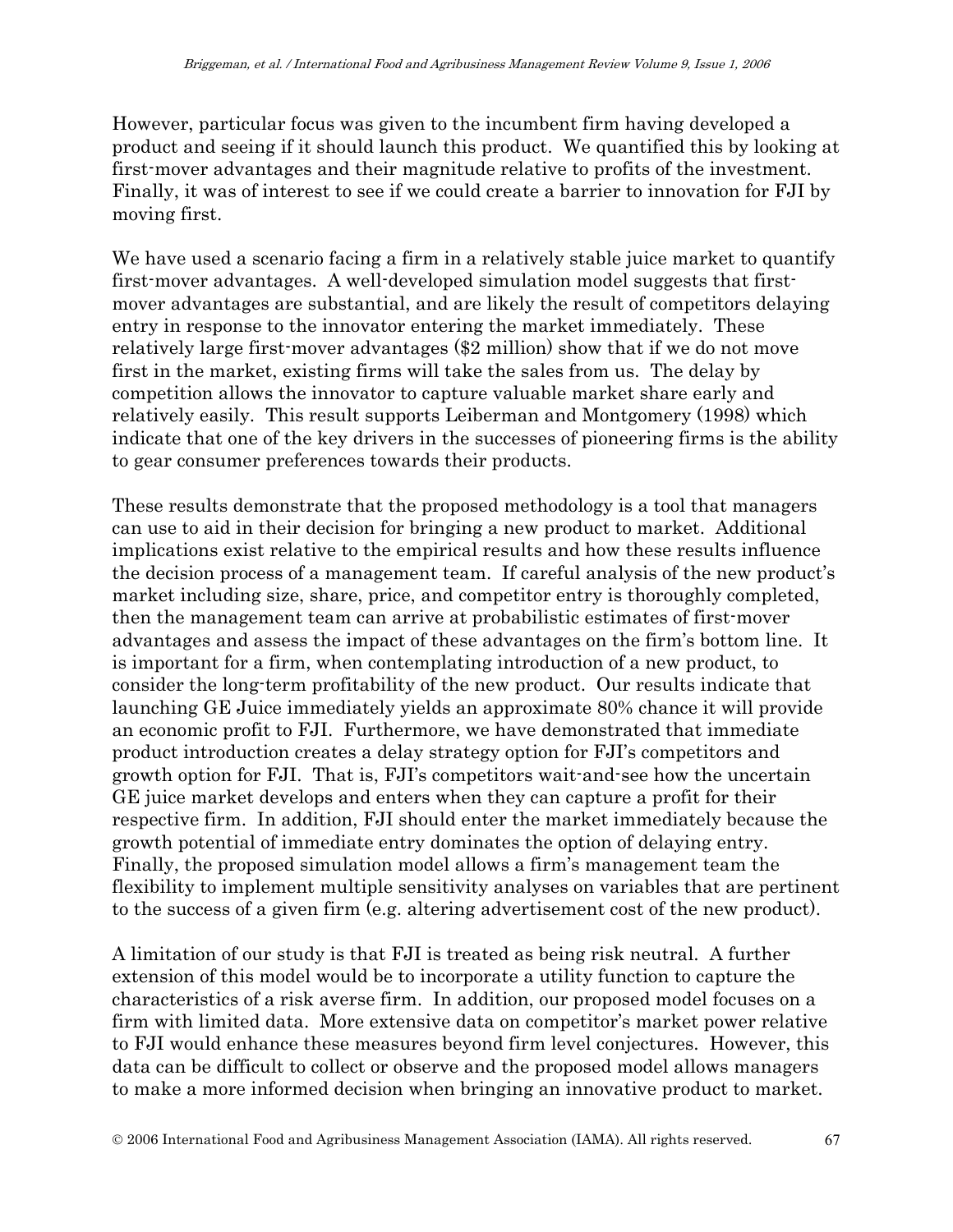### **References**

- Akhigbe, A. "New Product Innovations, Information, Signaling, and Industry Competition." Applied Financial Economics 15(2002): 371-378.
- Bass, F. M. "A New Product Growth Model for Consumer Durables." Management Science 15 (January 1969): 215-227.
- Bayus, B and P. Chintagunta. "Competitive Entry and Pricing Responses to Product Innovation." Review of Marketing Science 1(2003): Article 3.
- Capon, N., J. U. Farley, and S. M. Hoeing. "Determinants of Financial Performance a Meta-analysis." *Management Science* 36(1990): 1443-1559.
- Chen, M. and I. MacMillan. "Nonresponse and Delayed Response to Competitive Moves: The Roles of Competitor Dependence and Action Irreversibility." Academy of Management Journal 35(1992): 539-570.
- Christensen, C. M. 1997. The Innovator's Dilemma: When New Technologies Cause Great Firms to Fail. Boston, MA: Harvard Business School Press.
- Christensen, C. M., F. F. Suarez, and J. M. Utterback. "Strategies for Survival in Fast-Changing Industries." Management Science 44(1998): 207–220.
- Comanor W.S. "Research and Technical Change in the Pharmaceutical Industry," Review of Economics and Statistics, (1965): 182-1990
- Conner, K. "Strategies for Product Cannibalism." Strategic Management Journal 9(Summer 1988): 9-26.
- Dawid, H., M. Reimann, and B. Bullnheimer. "To Innovate or Not to Innovate?" IEEE Transactions on Evolutionary Computation 5(October 2001): 471-481.
- Drucker, P. Management: Tasks, Responsibilities and Practices, Harper & Row, New York, 1973.
- Gilbert, J.T. ""Faster! Newer!" is Not a Strategy." SAM Advanced Management Journal 58(Fall 1984): 4-9.
- Gray, A.W., J.D. Detre, and B.C. Briggeman. "Valuing Limited Information in Decision Making Under Uncertainty." Purdue University Staff Paper #05-02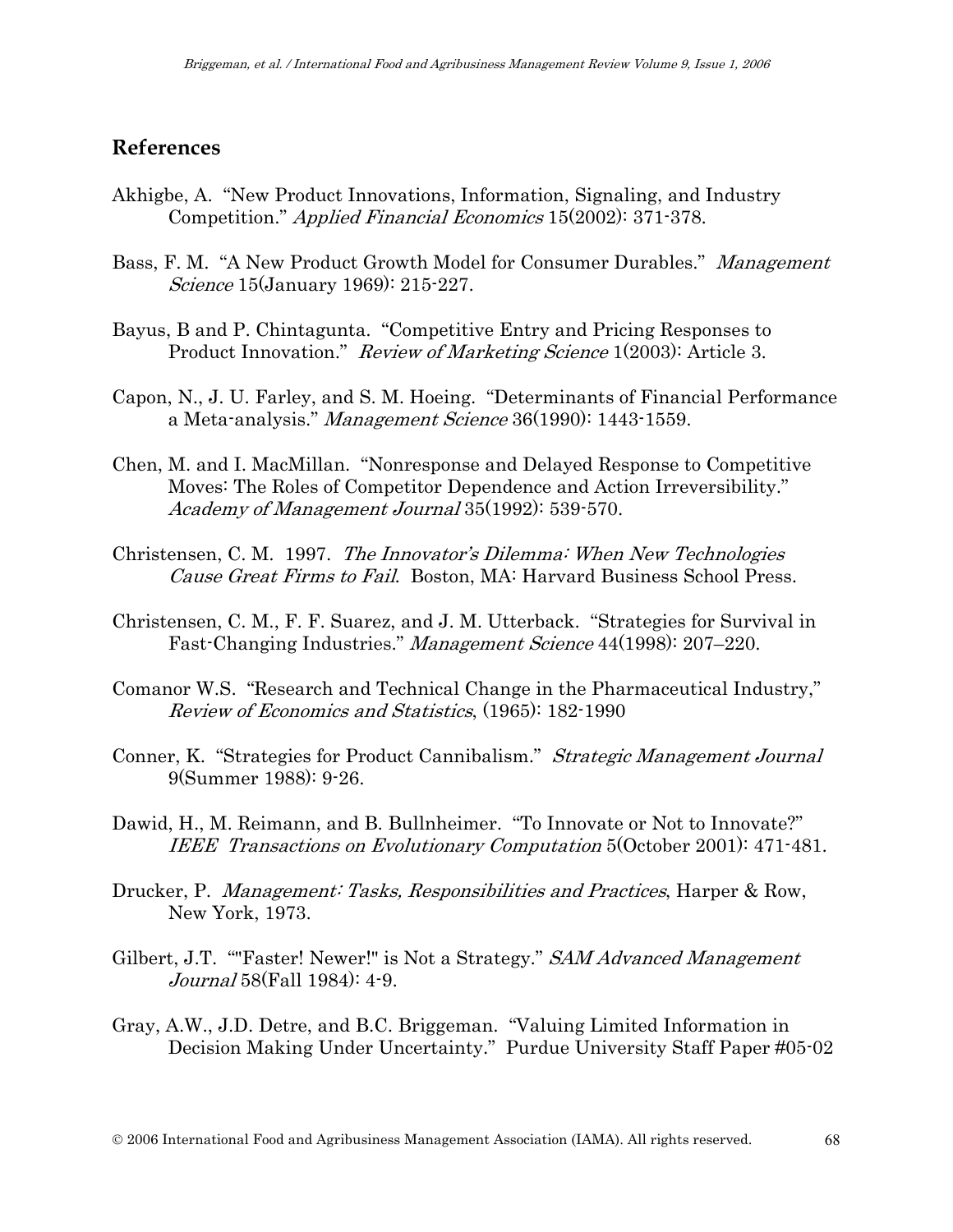- Hendrikse, G.W.J. and J. Bijman. "Ownership Structure in Agrifood Chains: The Marketing Cooperative." American Journal of Agricultural Economics 84(1) February 2002): 104-119.
- Hoppe, H. C. and L.G. Ulrich. "Second-Mover Advantages in Dynamic Quality Competition." Journal of Economics & Management Strategy 10 (Fall 2001): 419-434.
- Hoppe, H. C. "Second-Mover Advantages in the Strategic Adoption of New Technology under Uncertainty." International Journal of Industrial Organization 18(February 2000): 315-338.
- Kim, C. W. and R. Mauborgne. "Value Innovation The Strategic Logic of High Growth." *Harvard Business Review* (July-August 2004):172-180.
- Lagorce, A. "Low-Carb Beer Fattens Anheuser Busch." Forbes, September 25, 2003.
- Lieberman, M.B. and D.B. Montgomery. "First-Mover Advantages." *Strategic* Management Journal 9(Summer 1988): 41-58.

\_\_\_\_\_\_\_\_"First-mover (Dis)advantages: Retrospective and Link with the Resource-Based View." Strategic Management Journal 19 (December 1998): 1111-1125.

- Lomax, W., M. Clemente, and R. East. "New entrants in a mature market: An Empirical Study of the Detergent Market." Journal of Marketing Management, (May 1996): 281-296.
- Mahajan, V., S. Sharma, and R. D. Buzzell. "Assessing the Impact of Competitive Entry on Market Expansion and Incumbent Sales." Journal of Marketing 57(July 1993): 39-52.
- Mansfield, E, J. Rappoport, J. Schnee, S. Wagner and M. Hamburger. *Research and* Innovation in the Modern Corporation, W.W. Norton, New York, 1971.
- Powell, S.G. "The Teacher's Forum: From Intelligent Consumer to Active Modeler Two MBA Success Stories." Interfaces 27(November/December 1997):88-98.
- Schmookler, J. *Invention and Economic Growth*, Harvard University Press, Cambridge, MA, 1996.
- Tellis, G.J., and P.N. Golder. "First to Market, First to Fail? Real Causes of Enduring Market Leadership." Sloan Management Review 37(Winter 1996): 65-75.

© 2006 International Food and Agribusiness Management Association (IAMA). All rights reserved. 69